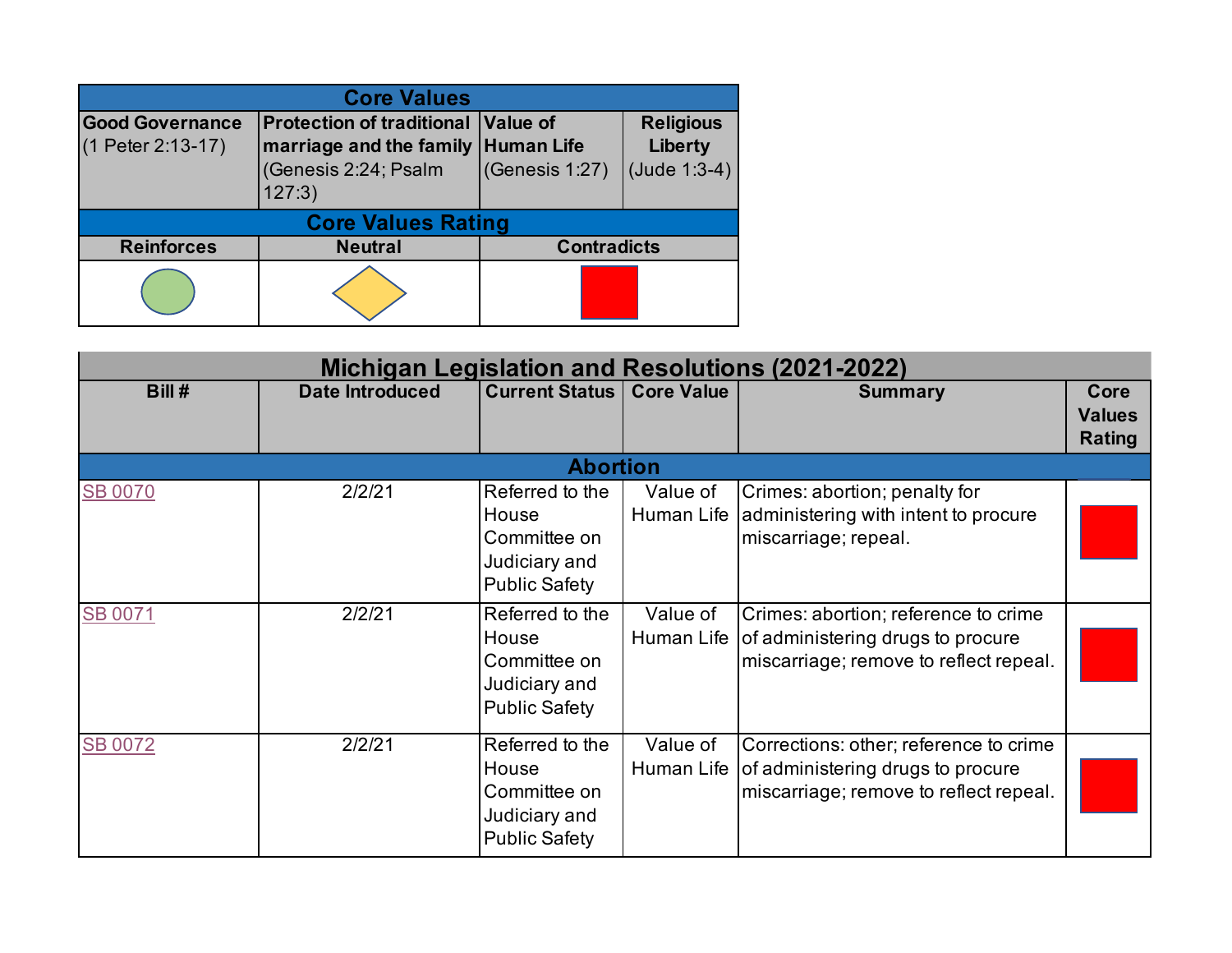| Bill#          | <b>Date Introduced</b> | <b>Current Status</b>                                                                             | <b>Core Value</b>      | <b>Summary</b>                                                                                                                                                                                                                | Core<br><b>Values</b><br><b>Rating</b> |
|----------------|------------------------|---------------------------------------------------------------------------------------------------|------------------------|-------------------------------------------------------------------------------------------------------------------------------------------------------------------------------------------------------------------------------|----------------------------------------|
| <b>SB 0073</b> | 2/2/21                 | Referred to the<br>House<br>Committee on<br>Judiciary and<br><b>Public Safety</b>                 | Value of<br>Human Life | Crimes: abortion; provision related to<br>publication of cures for conceptive<br>preventatives; repeal.                                                                                                                       |                                        |
| <b>SR 0092</b> | 11/9/21                | Referred to the<br>Committee on<br>Government<br>Operations                                       | Value of<br>Human Life | A resolution to urge the United States<br>Congress and the President of the<br>United States to enact legislation that<br>would protect a health care provider's<br>ability to provide abortion services.                     |                                        |
| SB 732-736     | 11/30/21               | Referred to the<br>Senate<br>Committee on<br><b>Health Policy</b><br>and Human<br><b>Services</b> | Value of<br>Human Life | Health: abortion; reproductive health<br>act; create.                                                                                                                                                                         |                                        |
| <b>SB 760</b>  | 12/1/21                | Referred to the<br>Senate<br>Committee on<br><b>Health Policy</b><br>and Human<br><b>Services</b> | Value of<br>Human Life | Health: abortion; performing,<br>inducing, or attempting to perform or<br>induce an abortion on a pregnant<br>woman who is seeking the abortion<br>because of race, sex, or a disability;<br>prohibit, and provide penalties. |                                        |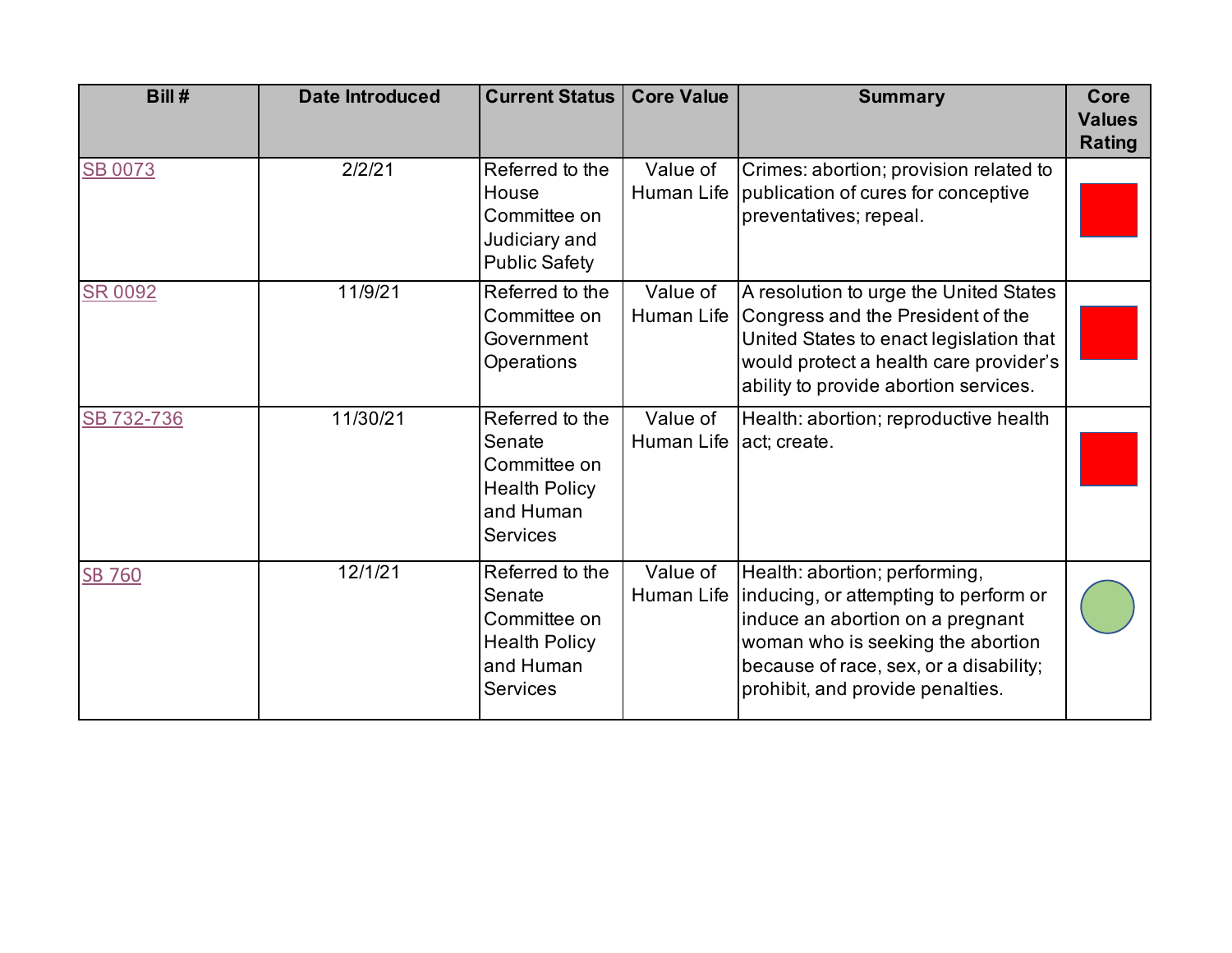| Bill#          | <b>Date Introduced</b> | <b>Current Status</b>                                         | <b>Core Value</b>             | <b>Summary</b>                                                                                                                                                                                                                                                     | Core<br><b>Values</b><br><b>Rating</b> |
|----------------|------------------------|---------------------------------------------------------------|-------------------------------|--------------------------------------------------------------------------------------------------------------------------------------------------------------------------------------------------------------------------------------------------------------------|----------------------------------------|
| <b>HB 4737</b> | 9/30/21                | <b>Referred House</b><br>Committee on<br>Judiciary            | Value of<br><b>Human Life</b> | Performing, inducing, or attempting to<br>perform or induce an abortion on a<br>pregnant woman who is seeking the<br>abortion because of race, sex, or a<br>disability; prohibit, and provide<br>penalties.                                                        |                                        |
| <b>HB4738</b>  | 9/30/21                | <b>Referred House</b><br>Committee on<br>Judiciary            | Value of<br>Human Life        | Criminal procedure: sentencing<br>guidelines; sentencing guidelines for<br>crime of performing an abortion with<br>knowledge that the abortion is being<br>requested because the unborn child<br>has a disability or because of the<br>unborn child's race or sex. |                                        |
| <b>HB 5444</b> | 10/20/21               | <b>Referred House</b><br>Committee on<br><b>Health Policy</b> | Value of<br>Human Life        | Health: abortion; fetal protection<br>lact;                                                                                                                                                                                                                        |                                        |
| <b>HB 5445</b> | 10/20/21               | <b>Referred House</b><br>Committee on<br><b>Health Policy</b> | Value of<br><b>Human Life</b> | Criminal procedure: sentencing<br>guidelines; Health: abortion                                                                                                                                                                                                     |                                        |
| HB 5543-5547   | 11/10/21               | <b>Referred House</b><br>Committee on<br><b>Health Policy</b> | Value of<br>Human Life        | Health: abortion; public health code;<br>amend to reflect repealed abortion<br>laws. Amends secs. 2803, 10102,<br>16221, 16226, 16245, 16299, 20106,<br>20131 & 22224 of 1978 PA<br>368 (MCL 333.2803 et seq.).                                                    |                                        |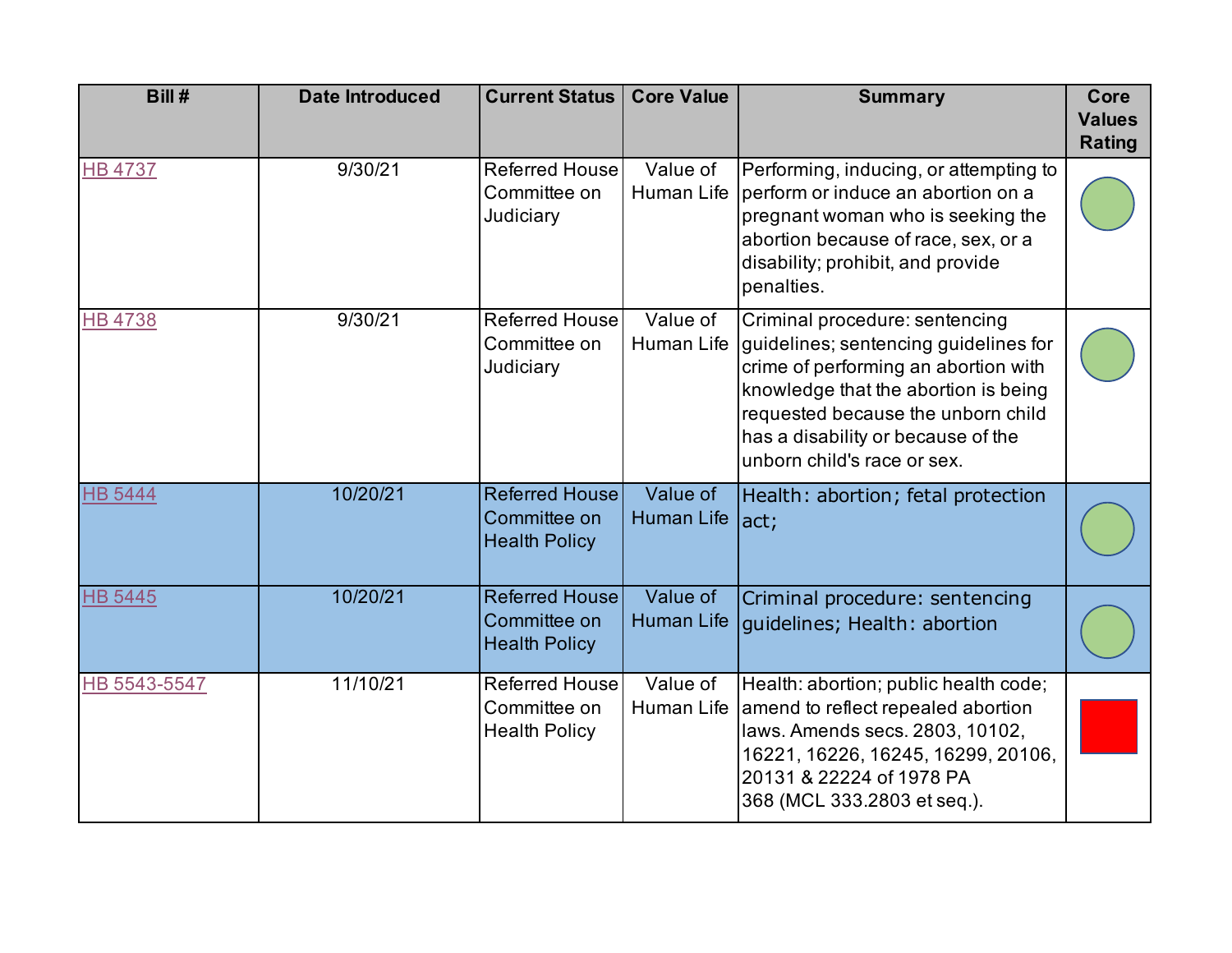| Bill#          | <b>Date Introduced</b> | <b>Current Status</b>                                                                                               | <b>Core Value</b>             | <b>Summary</b>                                                                                                                                                                                                | Core<br><b>Values</b><br><b>Rating</b> |
|----------------|------------------------|---------------------------------------------------------------------------------------------------------------------|-------------------------------|---------------------------------------------------------------------------------------------------------------------------------------------------------------------------------------------------------------|----------------------------------------|
| HB 5558-5560   | 2/10/22                | Passed the<br>House.<br>Referred to the<br>Senate<br>Committee on<br><b>Health Policy</b><br>and Human<br>Services. | Value of<br><b>Human Life</b> | Health: abortion; knowingly<br>performing research on a dead fetus,<br>embryo, or neonate obtained from an<br>abortion; prohibit. Amends secs.<br>2688, 2690 & 2836 of 1978 PA<br>368 (MCL 333.2688 et seq.). |                                        |
| <b>HR 0078</b> | 4/13/21                | Referred to the<br>House<br>Committee<br>on Government<br>Operations                                                | Value of                      | A resolution to encourage the United<br>Human Life States Senate to extend the<br>ratification deadline of the Equal<br>Rights Amendment and affirm the<br>amendment's adoption.                              |                                        |
| <b>HB 5086</b> | 6/22/21                | <b>Referred House</b><br>Committee on<br><b>Health Policy</b>                                                       | Value of<br>Human Life        | Health: abortion; abortion<br>requirements; modify, and provide for<br>criteria for certifying a perinatal<br>hospice program.                                                                                |                                        |
| <b>HB 5086</b> | 9/14/21                | <b>Referred House</b><br>Committee on<br><b>Health Policy</b>                                                       | Value of<br><b>Human Life</b> | Crimes: abortion; penalty for<br>administering with intent to procure<br>miscarriage; repeal. Repeals sec. 14<br>of 1931 PA 328 (MCL 750.14).                                                                 |                                        |
| <b>HB 6069</b> | 5/4/22                 | <b>Referred House</b><br>Committee on<br><b>Health Policy</b>                                                       | Value of<br>Human Life        | Health: abortion; physical<br>examination requirements; eliminate<br>sunset. Amends sec. 17017 of 1978<br>PA 368 (MCL 333.17017).                                                                             |                                        |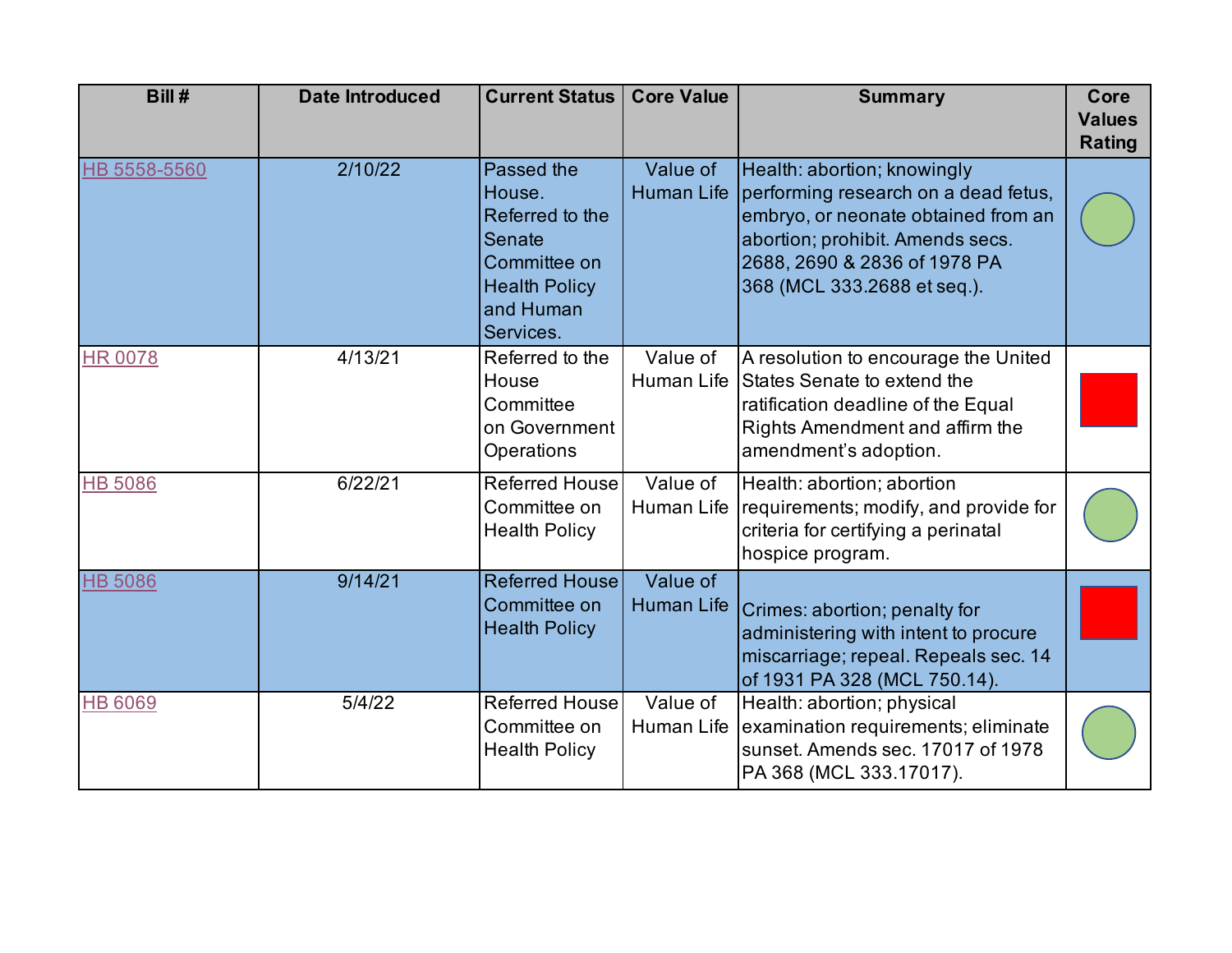| Bill#          | <b>Date Introduced</b> | <b>Current Status</b>                                                                      | <b>Core Value</b>           | <b>Summary</b>                                                                                                                                                                     | Core<br><b>Values</b><br><b>Rating</b>               |
|----------------|------------------------|--------------------------------------------------------------------------------------------|-----------------------------|------------------------------------------------------------------------------------------------------------------------------------------------------------------------------------|------------------------------------------------------|
| <b>SB 939</b>  | 3/1/22                 | Referred to the<br>House<br>Committee on<br><b>Health Policy</b><br>and Human<br>Services. | Value of<br>Human Life      | Health: abortion; abortion<br>requirements; modify, and provide for<br>criteria for certifying a perinatal<br>hospice program.                                                     |                                                      |
|                |                        | <b>Civil Rights and Sexuality</b>                                                          |                             |                                                                                                                                                                                    |                                                      |
| <b>HB 4297</b> | 2/23/21                | Referred to the<br><b>House</b><br>Committee<br>on Judiciary                               | <b>Religious</b><br>Liberty | Civil rights: general discrimination;<br>sexual orientation and gender identity<br>or expression; include as categories<br>protected under the Elliott-Larsen civil<br>rights act. |                                                      |
| <b>HB4551</b>  | 3/23/21                | Referred to the<br>House<br>Committee on<br><b>Insurance</b>                               | Religious<br>Liberty        | Insurance: insurers; denying<br>coverage based on gender, gender<br>identity, or sexual orientation; prohibit                                                                      | <b>Bill to</b><br>watch for<br>specific<br>language. |
| <b>HB 4553</b> | 3/23/21                | Referred to the<br>House<br>Committee on<br>Regulatory<br>Reform                           | Religious<br>Liberty        | Civil rights: housing discrimination;<br>housing discrimination based on<br>source of income; prohibit.                                                                            |                                                      |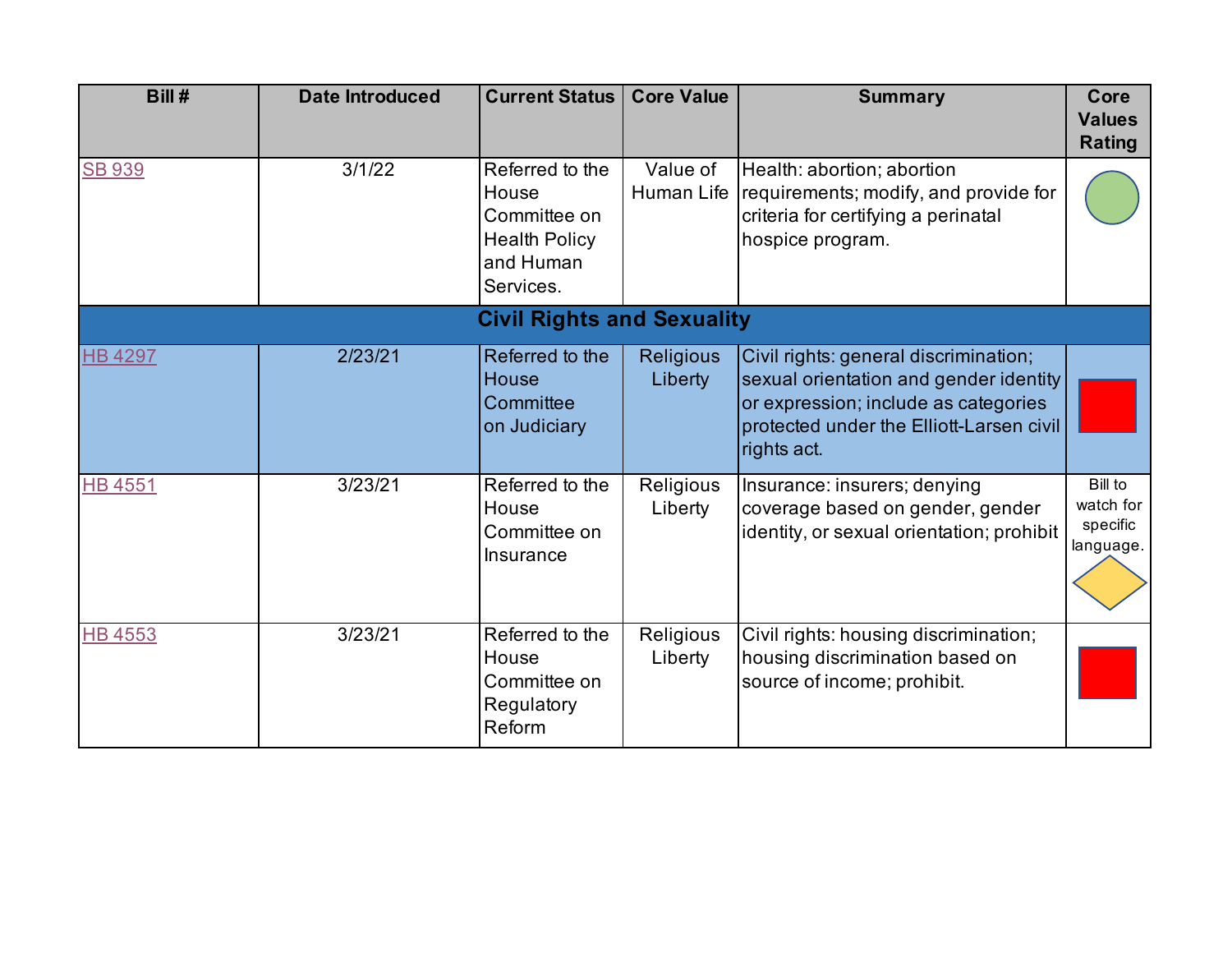| Bill#                                                  | <b>Date Introduced</b> | <b>Current Status</b>                                                       | <b>Core Value</b>                            | <b>Summary</b>                                                                                                                                                                           | Core<br><b>Values</b><br><b>Rating</b>        |
|--------------------------------------------------------|------------------------|-----------------------------------------------------------------------------|----------------------------------------------|------------------------------------------------------------------------------------------------------------------------------------------------------------------------------------------|-----------------------------------------------|
| <b>HB 4556</b>                                         | 3/23/21                | Referred to the<br>House<br>Committee on<br>Judiciary                       | Religious<br>Liberty                         | Civil rights: sexual orientation<br>discrimination; definition of ethnic<br>intimidation; expand to include<br>gender identity and sexual<br>orientation.                                | Bill to<br>watch for<br>specific<br>language. |
| HB 5191 - HB 5196;<br>HB 5209-HB 5210;<br>HB 5214-5243 | 7/1/21                 | Referred to the<br>House<br>Committee on<br>Government<br>Operations        | Traditional<br>Marriage<br>and Family        | Protection of Bills to replace current gender<br>specific language with gender neutral<br>language.                                                                                      |                                               |
| <b>HB 5652</b>                                         | 12/15/21               | Referred to the<br>House<br>Committee<br>on Judiciary                       | Value of<br>Human Life                       | Crimes: criminal sexual conduct;<br>sexual contact between clergy and<br>certain members of congregation;<br>prohibit under certain circumstances,<br>and disallow consent as a defense. |                                               |
| HJR J                                                  | 7/1/21                 | Referred to the<br><b>House</b><br>Committee on<br>Government<br>Operations | <b>Traditional</b><br>Marriage<br>and Family | Protection of Civil rights: sexual orientation<br>discrimination; certain references to<br>marriage; make gender neutral.                                                                |                                               |
| <b>HR 143</b>                                          | 8/17/21                | Referred to the<br>House<br>Committee on<br>Judiciary                       | Good                                         | A resolution to discourage Congress<br>Governance from expanding the size of the<br>Supreme Court of the United States.                                                                  |                                               |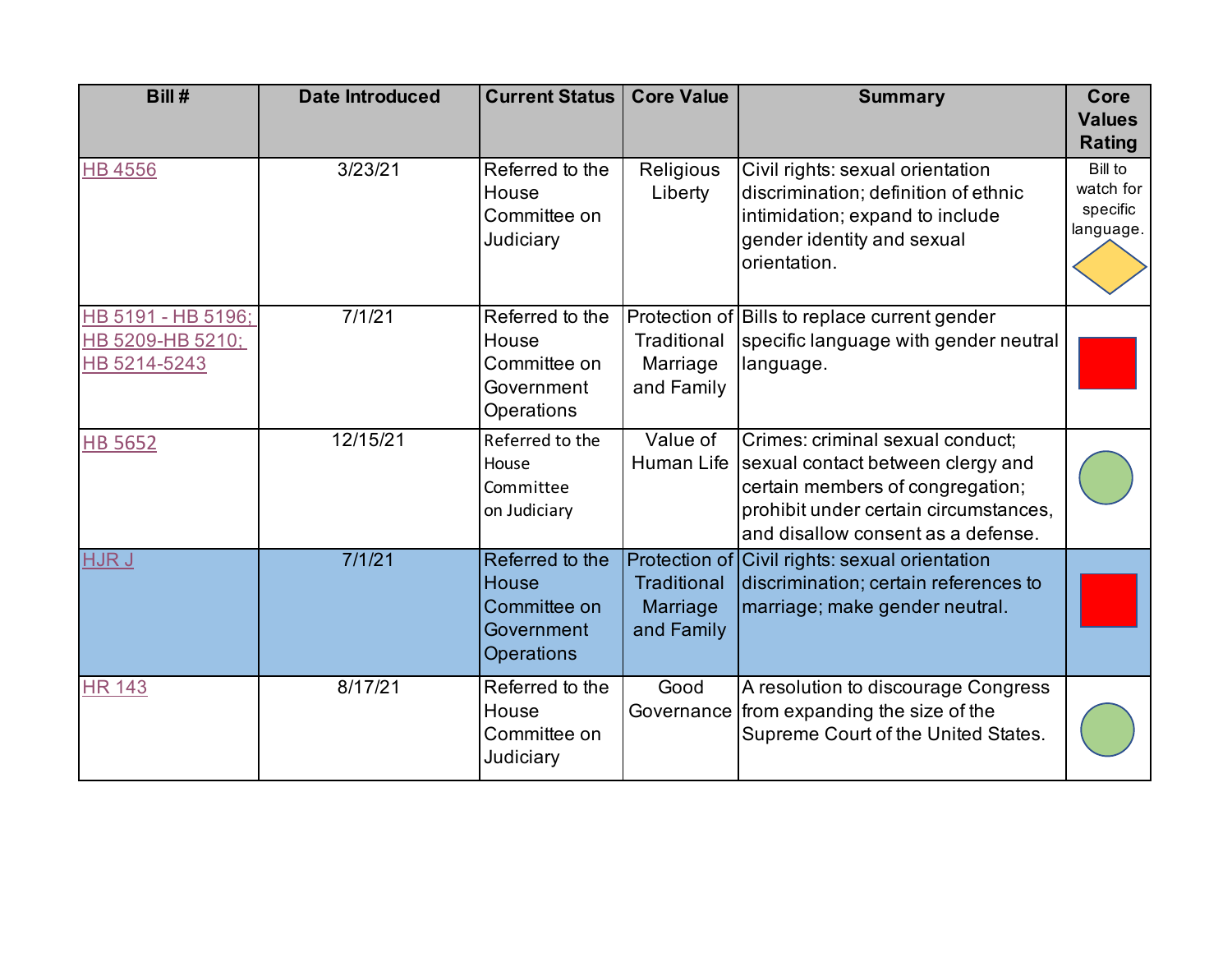| Bill#         | <b>Date Introduced</b> | <b>Current Status</b>                                                                      | <b>Core Value</b>                            | <b>Summary</b>                                                                                                                                                                                                                                                            | Core<br><b>Values</b><br><b>Rating</b> |
|---------------|------------------------|--------------------------------------------------------------------------------------------|----------------------------------------------|---------------------------------------------------------------------------------------------------------------------------------------------------------------------------------------------------------------------------------------------------------------------------|----------------------------------------|
| <b>HR 176</b> | 10/6/21                | Referred to the<br>House<br>Committee on<br>Judiciary                                      | Traditional<br>Marriage<br>and Family        | Protection of A resolution to declare October 2021<br>as Transgender Empowerment Month<br>in the state of Michigan.                                                                                                                                                       |                                        |
| <b>SB0208</b> | 3/9/21                 | Referred to the<br>Senate<br>Committee on<br>Government<br>Operations                      | <b>Religious</b><br>Liberty                  | Civil rights: general discrimination;<br>sexual orientation and gender identity<br>or expression; include as categories<br>protected under the Elliott-Larsen civil<br>rights act.                                                                                        |                                        |
| <b>SB 254</b> | 3/17/21                | Referred to<br>Senate<br>Committee on<br>Local<br>Government                               | Religious<br>Liberty                         | Civil rights: housing discrimination;<br>housing discrimination based on<br>source of income; prohibit.                                                                                                                                                                   |                                        |
| <b>SB 774</b> | 12/7/21                | Referred to the<br>House<br>Committee on<br><b>Health Policy</b><br>and Human<br>Services. | Value of<br>Human Life                       | Criminal procedure: sentencing<br>guidelines; sentencing guidelines for<br>crime of performing an abortion with<br>knowledge that the abortion is being<br>requested because the unborn child<br>has a disability or because of the<br>unborn child's race or sex; enact. |                                        |
| <b>SB 967</b> | 3/17/22                | Referred to the<br>Senate<br>Committee on<br>Government<br><b>Operations</b>               | <b>Traditional</b><br>Marriage<br>and Family | Protection of Civil rights: sexual orientation<br>discrimination; definition of ethnic<br>intimidation; expand to include<br>gender identity and sexual<br>orientation.                                                                                                   |                                        |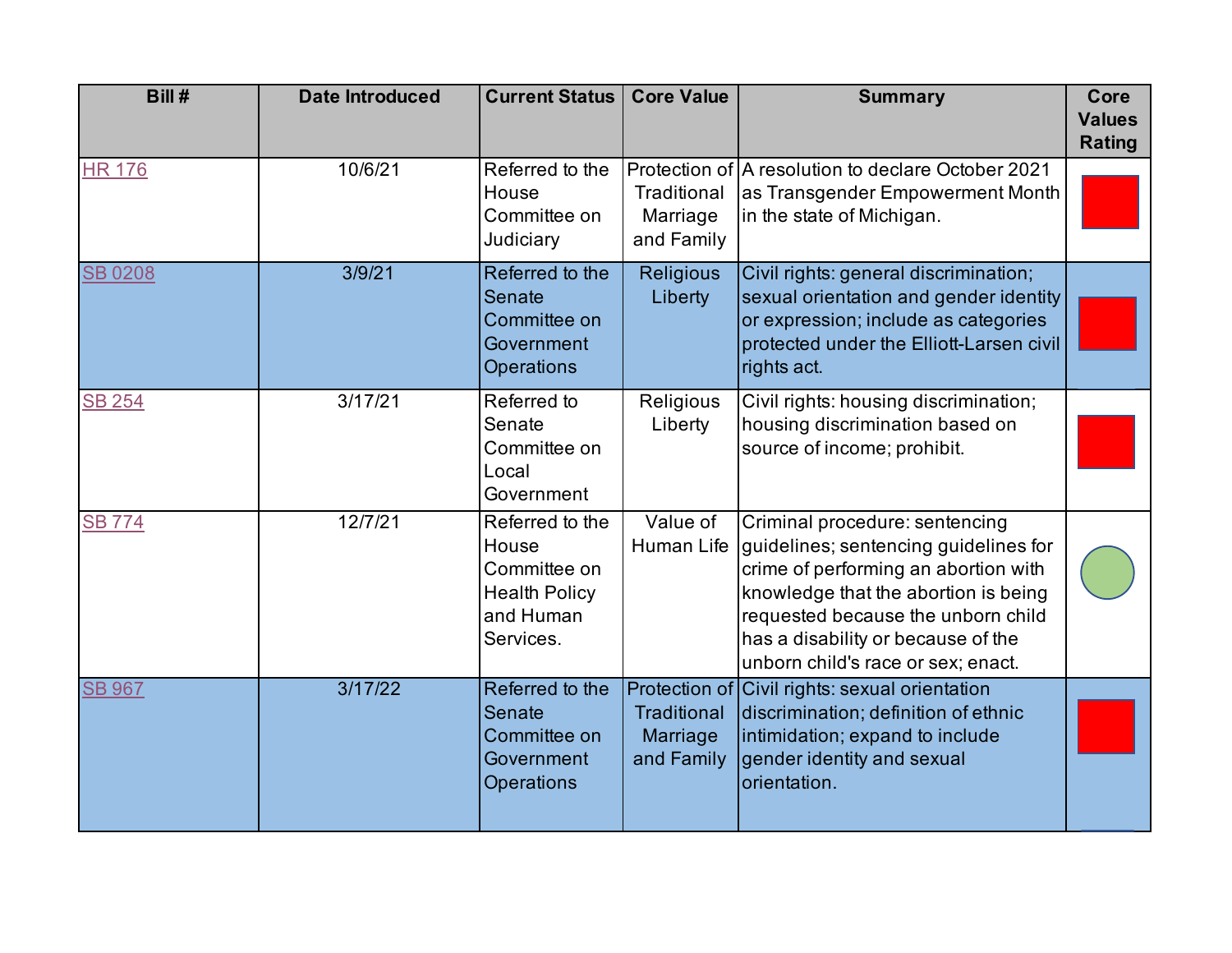| Bill#          | <b>Date Introduced</b>                        | <b>Current Status</b>                                                             | <b>Core Value</b>                     | <b>Summary</b>                                                                                                                                                                                                                                                                                                                                          | Core<br><b>Values</b><br><b>Rating</b> |  |  |  |  |
|----------------|-----------------------------------------------|-----------------------------------------------------------------------------------|---------------------------------------|---------------------------------------------------------------------------------------------------------------------------------------------------------------------------------------------------------------------------------------------------------------------------------------------------------------------------------------------------------|----------------------------------------|--|--|--|--|
|                | <b>Communication, Free Speech and Privacy</b> |                                                                                   |                                       |                                                                                                                                                                                                                                                                                                                                                         |                                        |  |  |  |  |
| <b>SR 0004</b> | 1/26/21                                       | Referred to the<br>Committee on<br>Government<br>Operations                       | Good<br>Governance                    | A resolution to censure Senators<br>John Bizon, Tom Barrett, Kevin Daley,<br>Kim LaSata, Dan Lauwers, Rick<br>Outman, Jim Runestad, Lana Theis,<br>Curt VanderWall, Roger Victory, and<br>Dale Zorn and condemn their efforts<br>to undermine American elections.                                                                                       |                                        |  |  |  |  |
|                |                                               | <b>Education</b>                                                                  |                                       |                                                                                                                                                                                                                                                                                                                                                         |                                        |  |  |  |  |
| SB 0218        | 3/10/21                                       | Referred to the<br>Senate<br>Committee on<br>Career<br>Readiness and<br>Education | Traditional<br>Marriage<br>and Family | Protection of Education: athletics; requirement that<br>only biological males may compete<br>for a position on and compete on a<br>boys' high school team in an<br>interscholastic activity and only<br>biological females may compete for a<br>position on and compete on a girls'<br>high school team in an interscholastic<br>activity; provide for. |                                        |  |  |  |  |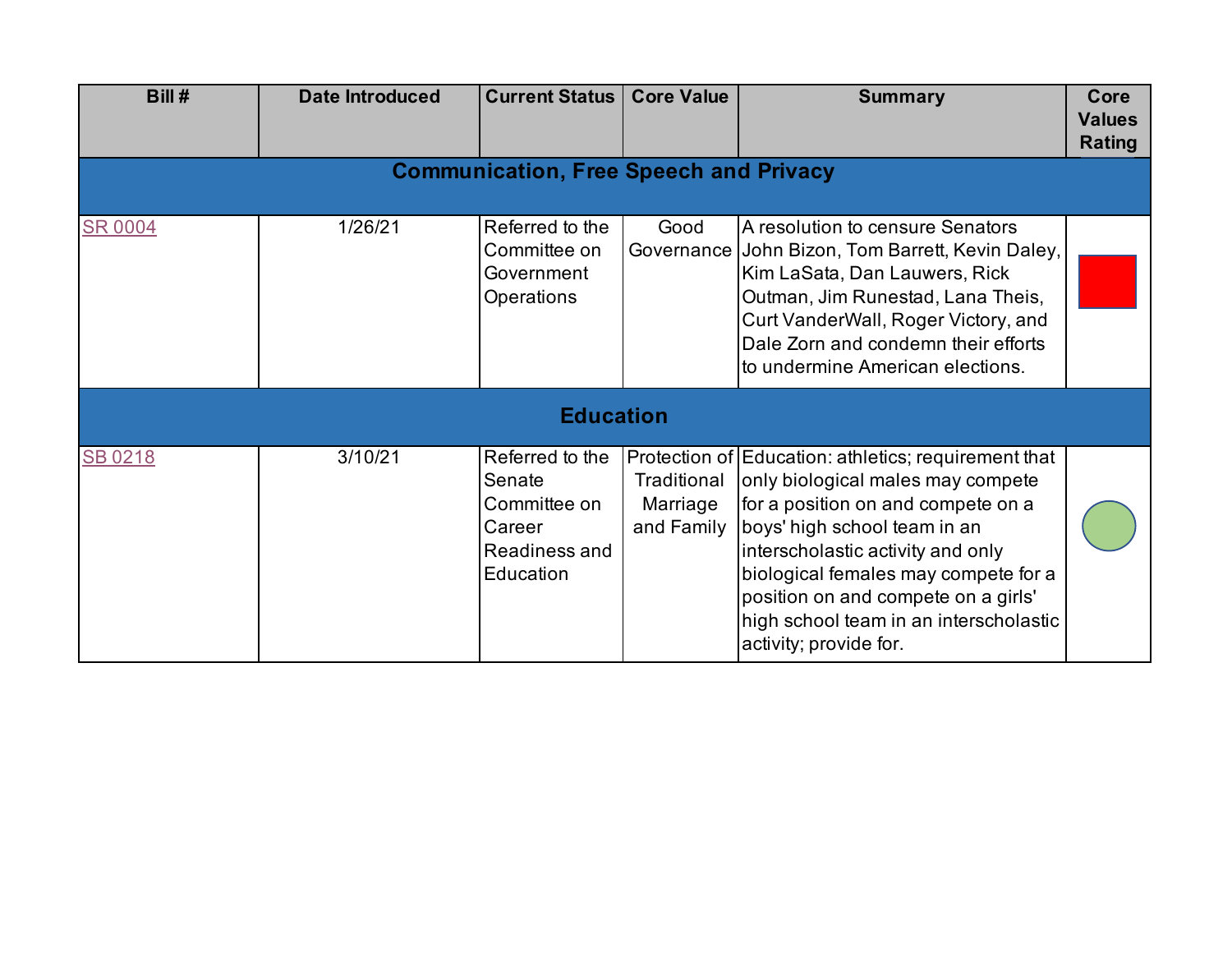| Bill#          | <b>Date Introduced</b> | <b>Current Status</b>                                 | <b>Core Value</b>                                               | <b>Summary</b>                                                                                                                                                                                                                                                                                                                             | Core<br><b>Values</b><br><b>Rating</b> |
|----------------|------------------------|-------------------------------------------------------|-----------------------------------------------------------------|--------------------------------------------------------------------------------------------------------------------------------------------------------------------------------------------------------------------------------------------------------------------------------------------------------------------------------------------|----------------------------------------|
| <b>HB 5082</b> | 6/22/21                | Referred to the<br>House<br>Committee on<br>Education | Traditional<br>Marriage<br>and Family                           | Protection of Education: athletics; requirement that<br>only biological males may compete<br>for a position on and compete on a<br>boys' high school team in an<br>interscholastic activity and only<br>biological females may compete for a<br>position on and compete on a girls'<br>high school team in an interscholastic<br>activity. |                                        |
| <b>HB 5475</b> | 10/21/21               | Referred to the<br>House<br>Committee on<br>Education | Value of<br>and<br><b>Traditional</b><br>Marriage<br>and Family | Education: curriculum; age-<br>Human Life appropriate, medically accurate, and<br>objective sexuality education; provide<br>Protection of for. Amends secs. 1169, 1507 &<br>1507b of 1976 PA<br>451 (MCL 380.1169 et seq.)                                                                                                                 |                                        |
| <b>HR 210</b>  | 3/9/22                 | Adopted                                               | <b>Traditional</b><br>Marriage<br>and Family                    | Protection of A resolution to affirm our commitment<br>to the inalienable rights of parents to<br>direct the education of their children.                                                                                                                                                                                                  |                                        |
| <b>SR 107</b>  | 2/22/22                | Adopted                                               | Traditional<br>Marriage<br>and Family                           | Protection of A resolution to affirm our commitment<br>to the fundamental rights of parents to<br>direct the education of their children,<br>and call on Governor Whitmer to<br>publicly acknowledge these rights.                                                                                                                         |                                        |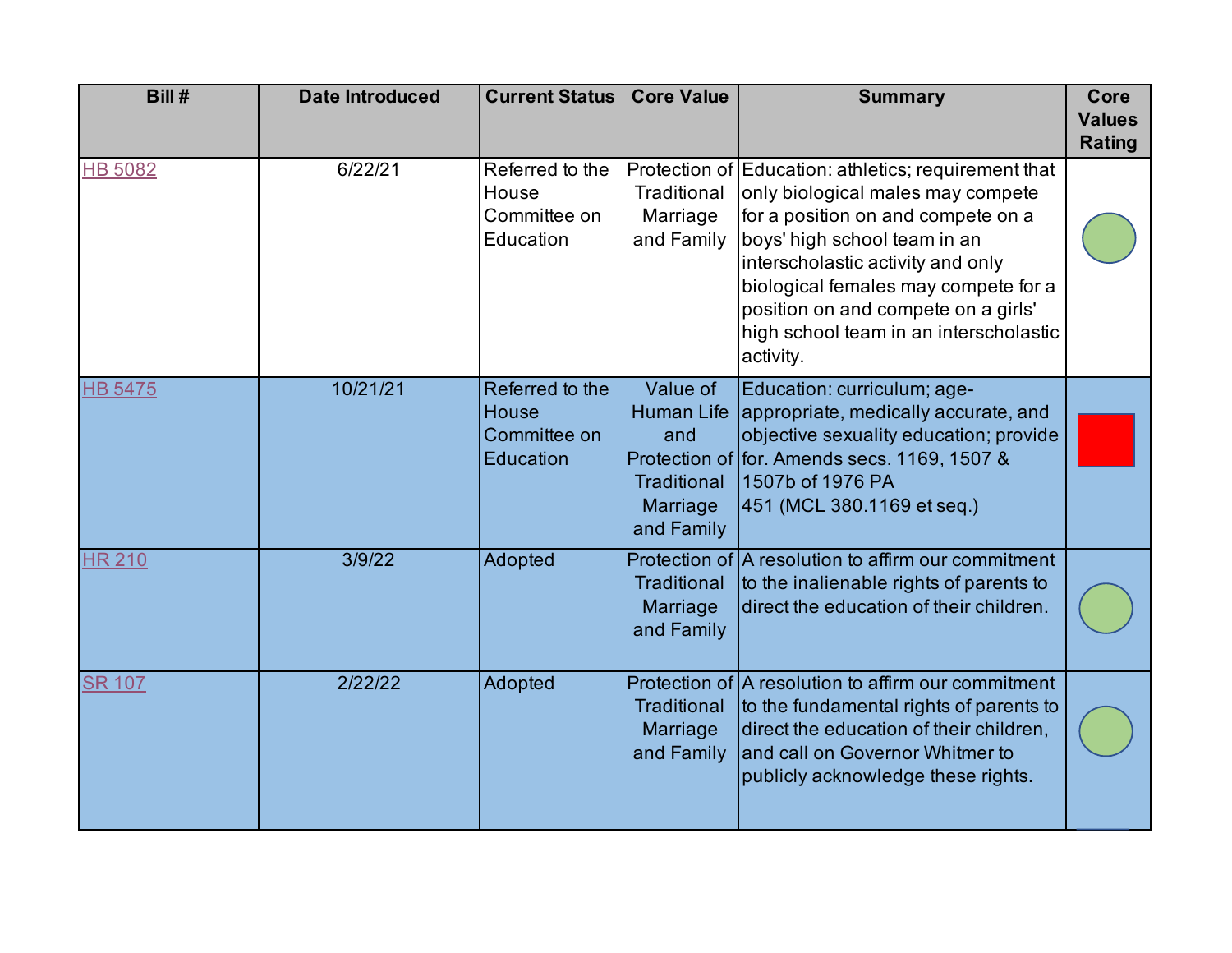| Bill #         | <b>Date Introduced</b> | <b>Current Status</b>                                 | <b>Core Value</b>                            | <b>Summary</b>                                                                                                                                                  | Core<br><b>Values</b><br><b>Rating</b> |
|----------------|------------------------|-------------------------------------------------------|----------------------------------------------|-----------------------------------------------------------------------------------------------------------------------------------------------------------------|----------------------------------------|
|                |                        | <b>Families, Children &amp; Seniors</b>               |                                              |                                                                                                                                                                 |                                        |
| <b>HB 4092</b> | 2/3/21                 | Referred to the<br>House<br>Committee<br>on Judiciary | Value of<br>Human Life                       | Criminal procedure: defenses;<br>affirmative defense that individual<br>committed a crime because he or she<br>was a victim of human trafficking;<br>establish. |                                        |
| <b>HB 4093</b> | 2/3/21                 | Referred to the<br>House<br>Committee<br>on Judiciary | Value of<br>Human Life                       | Juveniles: criminal procedure;<br>expunction of crimes resulting from<br>being a victim of human trafficking;<br>expand.                                        |                                        |
| <b>HB 4094</b> | 2/3/21                 | Referred to the<br>House<br>Committee<br>on Judiciary | Value of<br>Human Life                       | Crimes: human trafficking; safe harbor<br>protection for minors who are victims<br>of sex and labor trafficking; modify<br>certain requirements.                |                                        |
| <b>HB 4095</b> | 2/3/21                 | Referred to the<br>House<br>Committee<br>on Judiciary | Value of<br>Human Life                       | Criminal procedure: trial; admissibility<br>of other acts evidence; include human<br>trafficking violations.                                                    |                                        |
| <b>HB 4096</b> | 2/3/21                 | Referred to the<br>House<br>Committee<br>on Judiciary | $\overline{\mathsf{Value}}$ of<br>Human Life | Criminal procedure: trial;<br>qualifications of expert witnesses in<br>human trafficking cases; modify.                                                         |                                        |
| <b>HB4214</b>  | 2/11/21                | Referred to the<br>House<br>Committee<br>on Judiciary | Value of<br>Human Life                       | Criminal procedure: evidence;<br>admissibility of certain hearsay<br>testimony in certain human trafficking<br>and prostitution prosecutions; provide<br>for.   |                                        |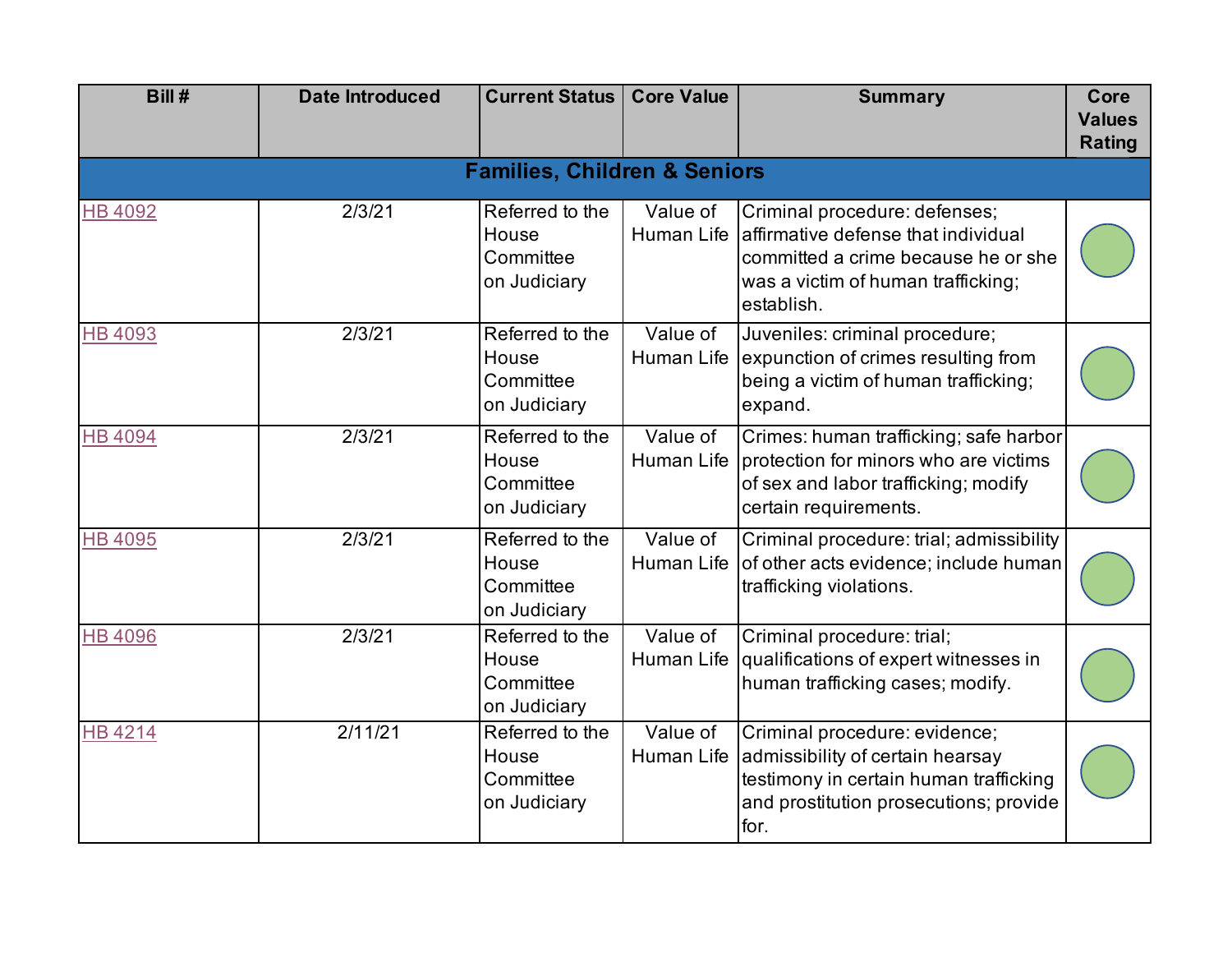| Bill#          | <b>Date Introduced</b> | <b>Current Status</b>                                                                   | <b>Core Value</b>                            | <b>Summary</b>                                                                                                                                 | Core<br><b>Values</b><br><b>Rating</b> |
|----------------|------------------------|-----------------------------------------------------------------------------------------|----------------------------------------------|------------------------------------------------------------------------------------------------------------------------------------------------|----------------------------------------|
| <b>HB4215</b>  | 2/11/21                | Referred to the<br>House<br>Committee<br>on Judiciary                                   | Traditional<br>Marriage<br>and the<br>Family | Protection of Crimes: prostitution; penalties for<br>accosting, inviting, or soliciting<br>prostitution; modify in the Michigan<br>penal code. |                                        |
| <b>HB4226</b>  | 2/11/21                | Referred to the<br>House<br>Committee on<br>Families,<br>Children and<br><b>Seniors</b> | Traditional<br>Marriage<br>and the<br>Family | Protection of Family law: marriage and divorce;<br>minimum age of consent for marriage;<br>establish at 18.                                    |                                        |
| <b>HB 4227</b> | 2/11/21                | Referred to the<br>House<br>Committee on<br>Families,<br>Children and<br><b>Seniors</b> | Traditional<br>Marriage<br>and the<br>Family | Protection of Family law: marriage and divorce;<br>minimum entered into by a person<br>under 18 years of age; void.                            |                                        |
| <b>HB4228</b>  | 2/11/21                | Referred to the<br>House<br>Committee on<br>Families,<br>Children and<br><b>Seniors</b> | Traditional<br>Marriage<br>and the<br>Family | Protection of Children: other; marriage of<br>emancipated minors without parental<br>consent; prohibit.                                        |                                        |
| <b>HB 4229</b> | 2/11/21                | Referred to the<br>House<br>Committee on<br>Families,<br>Children and<br><b>Seniors</b> | Traditional<br>Marriage<br>and the<br>Family | Protection of Family law: marriage and divorce;<br>minimum without publicity for persons<br>under 18 years of age; prohibit.<br>Amends sec.    |                                        |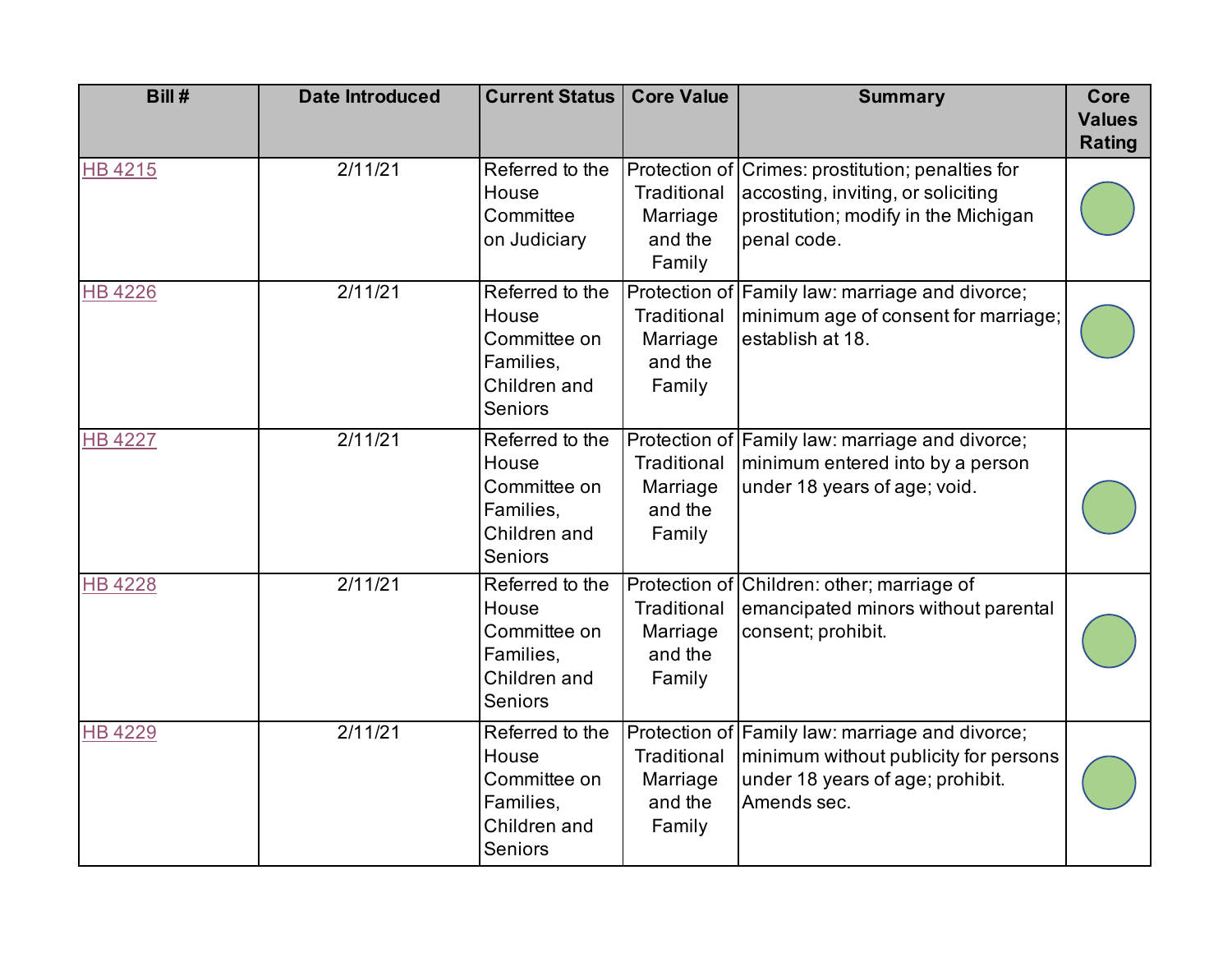| Bill #         | <b>Date Introduced</b> | <b>Current Status</b>                                                                      | <b>Core Value</b>                            | <b>Summary</b>                                                                                                                                                      | Core<br><b>Values</b><br><b>Rating</b> |
|----------------|------------------------|--------------------------------------------------------------------------------------------|----------------------------------------------|---------------------------------------------------------------------------------------------------------------------------------------------------------------------|----------------------------------------|
| <b>HB4651</b>  | 4/15/21                | Referred to the<br>House<br>Committee<br>on Families,<br>Children, and<br><b>Seniors</b>   | Traditional<br>Marriage<br>and the<br>Family | Protection of Mental health: children; conversion<br>therapy; prohibit.                                                                                             |                                        |
| HB 4706-4709   | 4/22/21                | Referred to the<br>House<br>Committee<br>on Families,<br>Children, and<br><b>Seniors</b>   | Religious<br>Liberty                         | Children: adoption; objection to<br>participation in placements and<br>adoptions by a child placing agency<br>based on religious or moral<br>convictions; prohibit. |                                        |
| <b>SB 0367</b> | 4/15/21                | Referred to the<br>House<br>Committee on<br><b>Health Policy</b><br>and Human<br>Services. | Traditional<br>Marriage<br>and the<br>Family | Protection of Mental health: children; conversion<br>therapy; prohibit.                                                                                             |                                        |
| SB 384-387     | 4/22/21                | Referred to the<br>Senate<br>Committee on<br>Families,<br>Seniors, and<br>Veterans         | Religious<br>Liberty                         | Children: adoption; objection to<br>participation in placements and<br>adoptions by a child placing agency<br>based on religious or moral<br>convictions; prohibit. |                                        |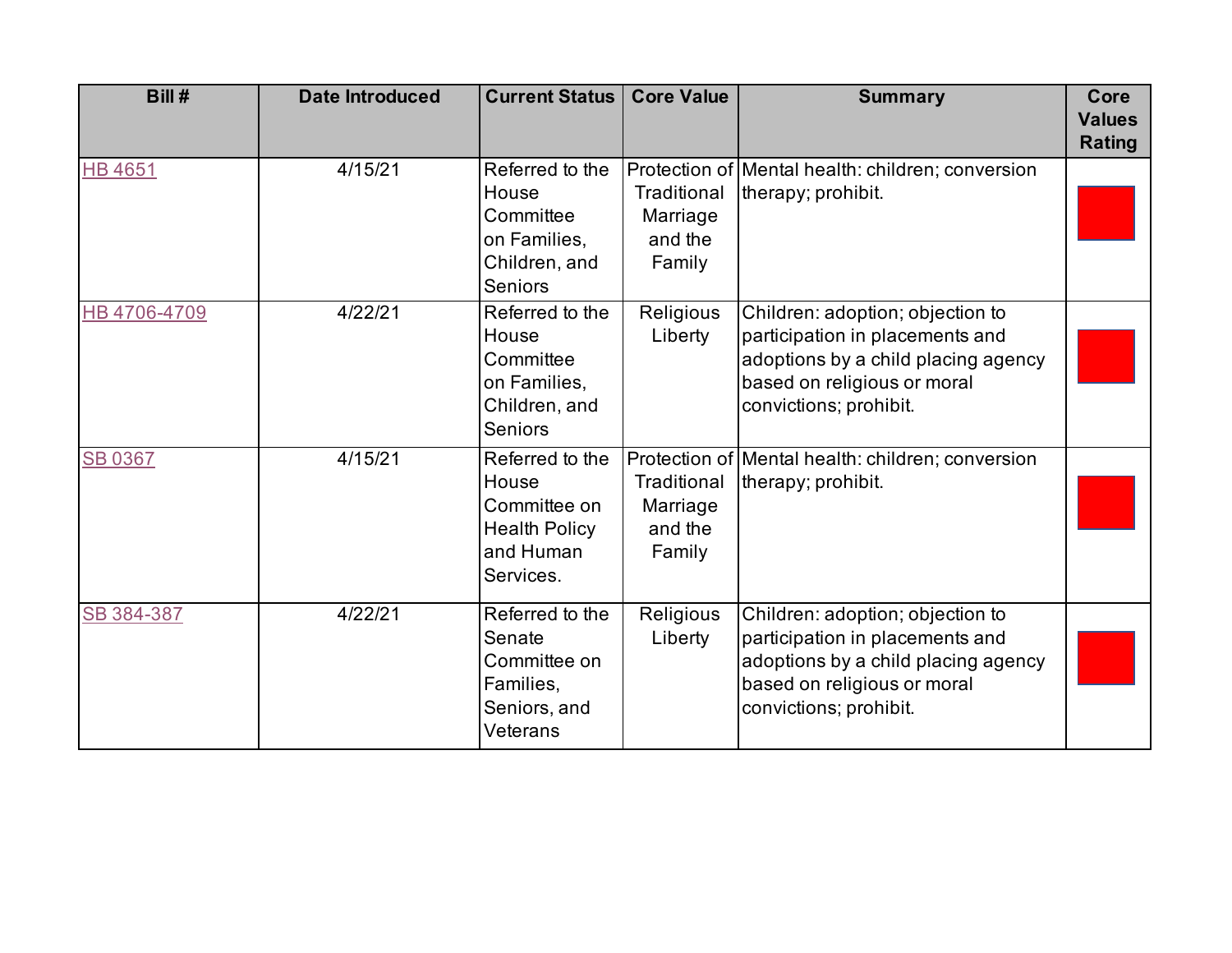| Bill#          | <b>Date Introduced</b> | <b>Current Status</b>                                                                                        | <b>Core Value</b>                                 | <b>Summary</b>                                                                                                                                                                                                      | Core<br><b>Values</b><br><b>Rating</b> |  |  |
|----------------|------------------------|--------------------------------------------------------------------------------------------------------------|---------------------------------------------------|---------------------------------------------------------------------------------------------------------------------------------------------------------------------------------------------------------------------|----------------------------------------|--|--|
| SB 0710-0711   | 10/28/21               | Referred to<br>Committee on<br>Families,<br>Seniors and<br>Veterans                                          | Value of<br>Human Life                            | Children: protection; safe delivery of<br>newborns act; modify definition of<br>newborn and allow surrender to a<br>newborn safety device. Amends secs.<br>1, 2 & 3, ch. XII of 1939 PA<br>288 (MCL 712.1 et seq.). |                                        |  |  |
| <b>Health</b>  |                        |                                                                                                              |                                                   |                                                                                                                                                                                                                     |                                        |  |  |
| <b>SB 0457</b> | 5/25/21                | <b>Passed the</b><br>Senate.<br>Referred to the<br><b>House</b><br>Committee on<br>Gov.<br><b>Operations</b> | Good                                              | Health: diseases; requirement for a<br>Governance minor to obtain a COVID-19<br>vaccination in an emergency order<br>issued in response to an epidemic;<br>prohibit.                                                |                                        |  |  |
| <b>SB 629</b>  | 9/1/21                 | Referred to the<br>Senate<br>Committee on<br><b>Health Policy</b><br>and Human<br><b>Services</b>            | Good<br>Governance<br>and<br>Religious<br>Liberty | Higher education: other;<br>recognition of certain<br>immunization exemptions; require<br>of certain colleges and universities<br>with immunization mandates.                                                       |                                        |  |  |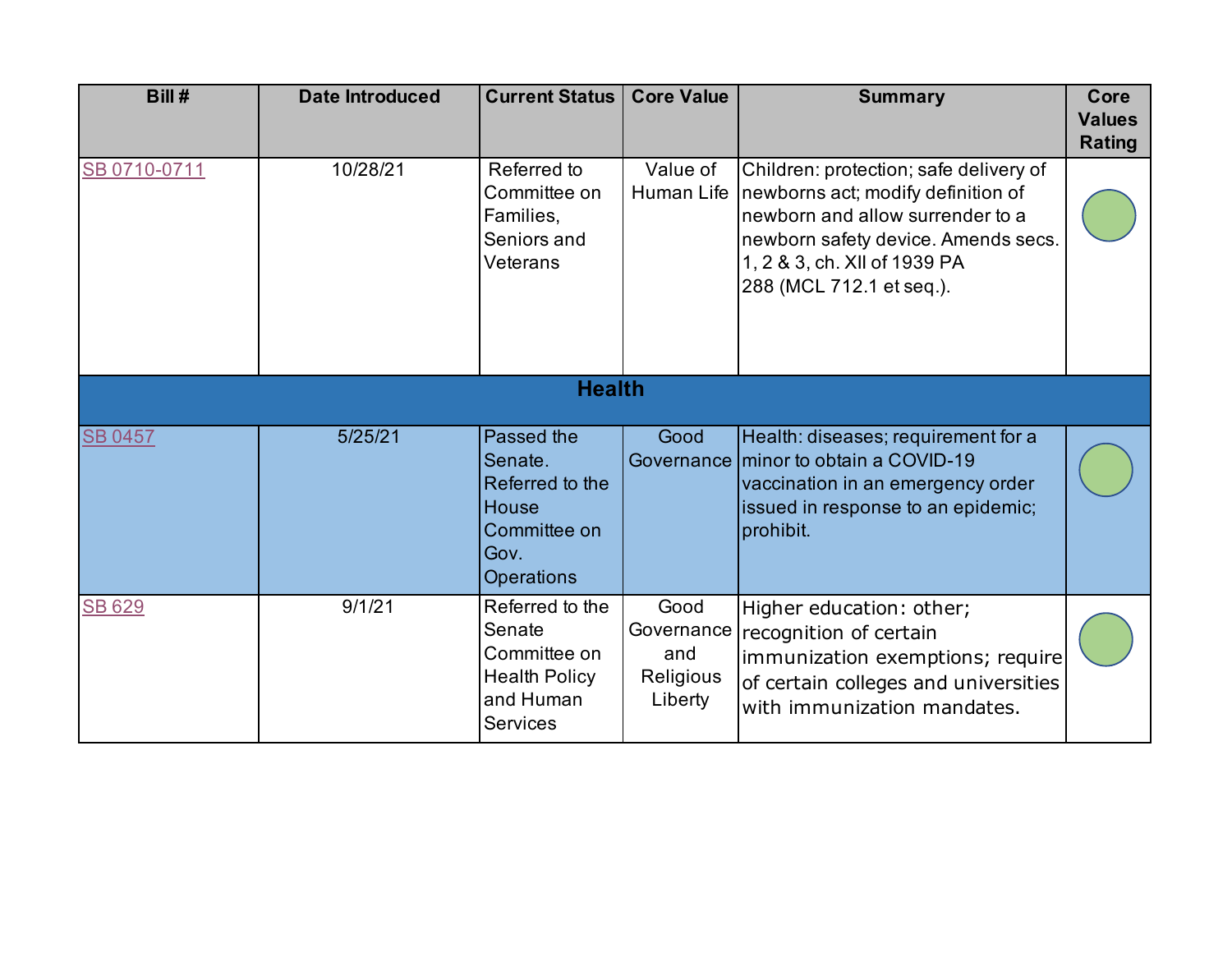| Bill#                    | <b>Date Introduced</b> | <b>Current Status</b>                                          | <b>Core Value</b>                                          | <b>Summary</b>                                                                                                                                                                                                                                                             | Core<br><b>Values</b><br><b>Rating</b> |  |  |
|--------------------------|------------------------|----------------------------------------------------------------|------------------------------------------------------------|----------------------------------------------------------------------------------------------------------------------------------------------------------------------------------------------------------------------------------------------------------------------------|----------------------------------------|--|--|
| <b>SR 83</b>             | 11/10/21               | Adopted                                                        | Good<br>Governance  <br>and<br><b>Religious</b><br>Liberty | A resolution to condemn President<br>Joe Biden's authoritarian decision<br>to impose vaccine requirements<br>on private employers.                                                                                                                                         |                                        |  |  |
| <b>SR 128</b>            | 4/20/22                | Adopted as<br>Substituted (S-<br>1)                            | Good<br>and<br><b>Religious</b><br>Liberty                 | A resolution to oppose mandates<br>Governance related to COVID-19 at all public<br>and private colleges and<br>universities in Michigan.                                                                                                                                   |                                        |  |  |
| <b>Religious Freedom</b> |                        |                                                                |                                                            |                                                                                                                                                                                                                                                                            |                                        |  |  |
| <b>HR 0017</b>           | 5/27/21                | Referred to the<br>House<br>Committee on<br>Gov.<br>Operations | Religious<br>Liberty                                       | A resolution to express support for the<br>nation of Israel.                                                                                                                                                                                                               |                                        |  |  |
| <b>SR78</b>              | 8/31/21                | Adopted                                                        | Religious<br>Liberty                                       | A resolution to declare support for the<br>people of Cuba in their fight against a<br>destructive Communist regime and to<br>urge the United States government<br>and the Biden Administration to take<br>action to protect the basic human<br>rights of the Cuban people. |                                        |  |  |